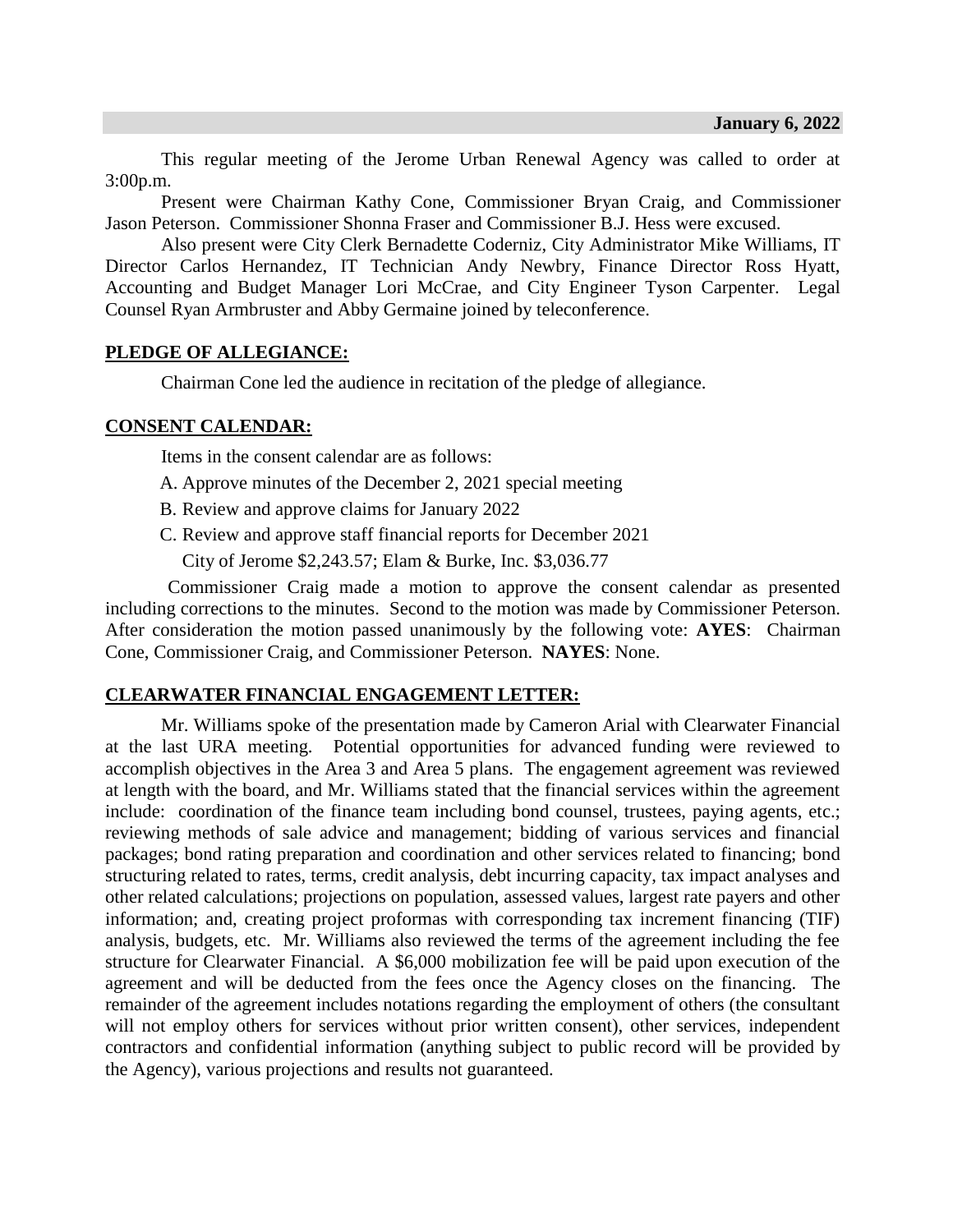Upon inquiry by Commissioner Craig, Mr. Williams explained that the \$6,000 mobilization fee will be lost if the Agency chooses not to move forward with financing once the agreement is signed; the upfront costs will be compensated with this fee. Mr. Williams noted that Mr. Arial worked with Zion's Bank before starting his own company. Mr. Armbruster commented that this is a hybrid between a financial advisor and an underwriter. The Agency will compensate Clearwater Financial \$6,000 to do the analysis and gather all materials and then seek loan financing from prospective banks. He is not concerned about the legality of the mobilization fee, and it was confirmed that this amount would be deducted from the fee schedule within the agreement. Mr. Armbruster also noted that items in question were fixed within the agreement. Mr. Williams stated that he along with Mr. Armbruster and Mr. Carpenter are putting together preliminary cost estimates for some of the projects that could be completed with the advanced financing. He also stated that, in consultation with Mr. Armbruster and his staff, a tight definition of what is planned will need to be prepared for transparency purposes. Rates are slowly increasing and it is best that the process on the advanced funding begin while rates are still favorable.

Commissioner Craig made a motion to approve the engagement agreement for professional financial services with Clearwater Financial, and authorize the appropriate parties to execute the agreement Second to the motion was made by Commissioner Peterson. After consideration the motion passed unanimously by the following vote: **AYES**: Chairman Cone, Commissioner Craig, and Commissioner Peterson **NAYES**: None.

## **LEGISLATIVE UPDATE:**

Mr. Armbruster stated the legislative session will commence on Monday and he expects a difficult session although it is an election year. There is some continued effort on property tax relief; the Idaho Association of Counties, the Association of County Assessors, and the Associated Taxpayers are sponsoring a symposium tomorrow, and both he and Mr. Williams will be in attendance. He expects that some of the technical details of House Bill 389 will be fixed; it was passed but did not accomplish what was intended and required that any closing out value of a revenue allocation area had to be within the 8% cap. It will be fixed and will provide the incentive to close out Area 2. He noted that there are rumors about anti-URA legislation coming up but few details are known. Topics include reducing the term of revenue allocation (currently at twenty years), and a process where reports are filed with the County related to the Agency's activities. Mr. Armbruster further stated that these topics may not be high priority in the legislature this year. He will provide updates to the board as needed.

#### **STAFF REPORTS:**

Mr. Williams spoke of the property tax symposium and stated that he will be attending along with Mayor Davis, Mr. Hyatt and Commissioner Craig. Staff is hoping for a fix that removes the revenue allocation value from the 8% cap on property taxes so that the process of closing out Area 2 can move forward once the issue is resolved sine die. Commissioner Craig inquired if there might be a project left to accomplish in Area 2, and Mr. Williams stated that infrastructure to all parcels is in place. There could be small projects (i.e. rock mitigation, for example), and he spoke of one small area to the north end of Avenue W where a cul de sac was planned but not constructed. Mr. Williams stated that unless the board chooses to be creative with the surrounding areas that have been impacted by Area 2 the work in that area is basically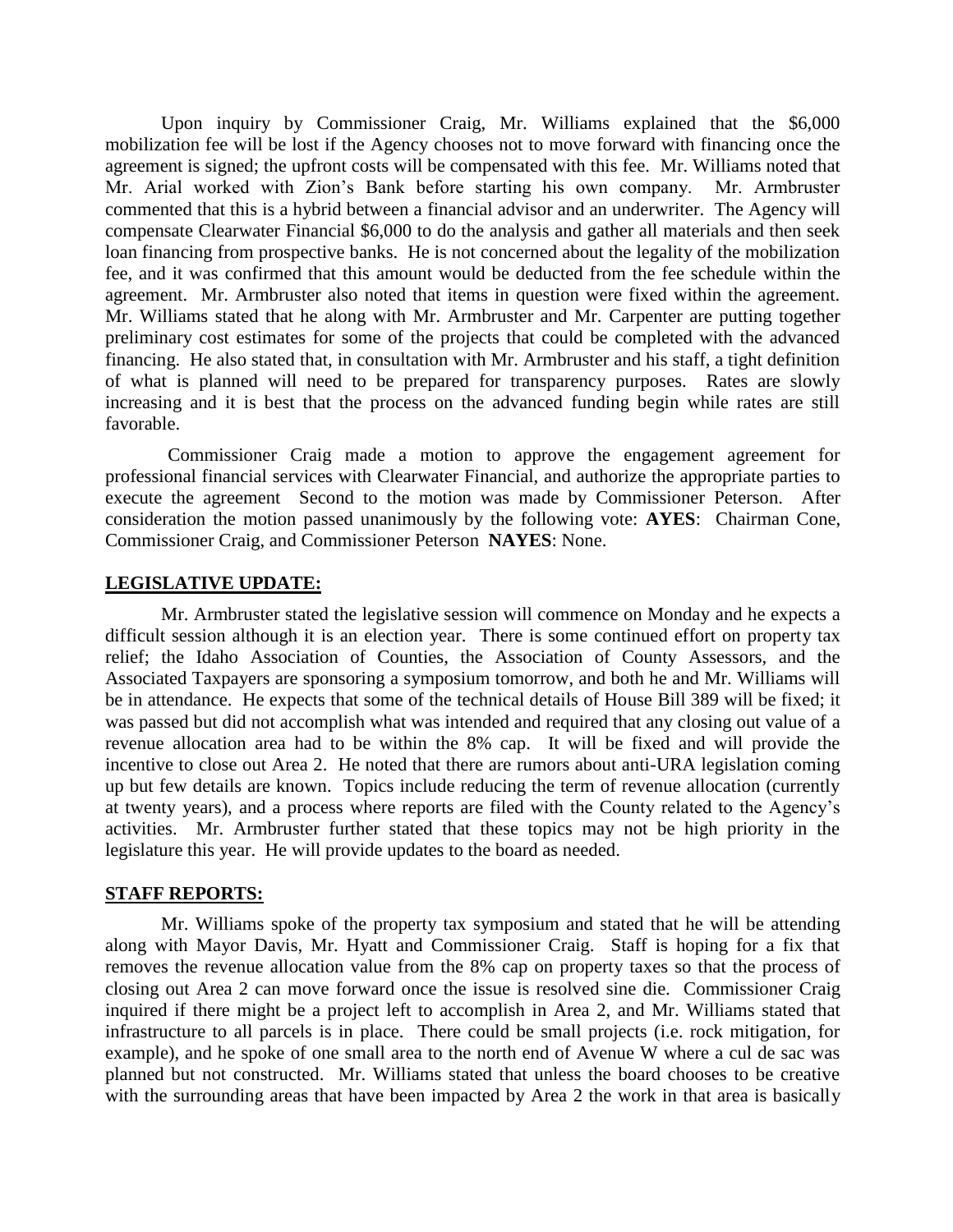complete. The base value has gone from \$1 million to an anticipated \$135 million. Upon inquiry by Commissioner Peterson, Mr. Williams stated the last bond payment will be made on April 1<sup>st</sup>. Brief discussion was held regarding the finance statements, and Mr. Williams stated the process of closing out Area 2 can begin before the last bond payment is made. Mr. Armbruster further stated that if HB389 is fixed the process can begin in the spring. He stated the Agency would advise the County and other taxing entities of the intent to close out Area 2 in 2022. Payments will be received in January and July 2022, projects will be completed, and the other taxing entities can take advantage of the assessed value in Area 2 as they set their budgets for FY23. Ultimately, the goal will be to complete any construction project before September 30, 2022 and any monies left over at that time, minus a small amount of funds set aside, will be disbursed to taxing entities on or before September 30<sup>th</sup>. Mr. Williams stated that the URA's of Twin Falls and Burley are following suit (waiting on adjustments to HB389 before making close-out plans), and Mr. Armbruster stated the Couer d'Alene URA will be closing out an area this year as well. Corrections to HB389 will also help the few agencies which had to close out last year. He stated there are a number of URA's coming up on their last year or are wishing to close out early due to the success of their project area; without corrections to HB389 there are no incentives to close out early.

Regarding Area 3, Mr. Williams stated the project with Summit Creek Capital is moving forward. One public hearing was held before the Planning and Zoning Commission (P&Z) for the rezone request and a second hearing will be held next week. Two public hearings will be held before City Council for the rezone request on each Parcel. Additionally, the Planned Unit Development (PUD) application will go before the P&Z in February and City Council in March. This project is much anticipated; previous negotiations with a developer for a potential Bi-Mart project fell through, and then the COVID-19 pandemic halted everything. Mr. Williams also spoke of the old cinema site where Rich Thompson Trucking will be housed. They inquired about financial assistance, and information was requested but not yet received. Mr. Williams noted there are curb, gutter, sidewalk and landscaping requirements that would be eligible for assistance.

Mr. Williams spoke of a newly proposed project in Area 5. Milk Specialties Global based out of Minnesota have been having conversations with Magic Valley Quality Milk Producers (MVQMP) regarding a new product with their milk. Wastewater flow requirements will increase slightly with the increased production although Mr. Williams does not expect much in terms of infrastructure that would need to be done immediately. He briefly spoke of the gravity sewer project that will replace of the lift station on H Street, and he feels the new project will be a good fit for the community and should provide tax increment based on their projected capital investment. Mr. Williams also spoke of the potential park project in Area 5. Staff spoke with property owners last year; they were unable to commit at that time due to the land set up in a trust until 2022. He expects a Memorandum of Understanding for either a lease or purchase and sale agreement to be prepared within the next sixty days, and additional discussions will be held at a future URA meeting. The City of Jerome has expressed interest in participating in the project as well. Approximately \$2.6 million in ARPA (American Rescue Plan Act) funds were received and a committee formed specifically for the allocation of those funds liked the opportunities that the new park would offer. This significant source of revenue would be valuable to the new project in Area 5. Commissioner Craig noted that County representatives have also shown interest in participating in the project.